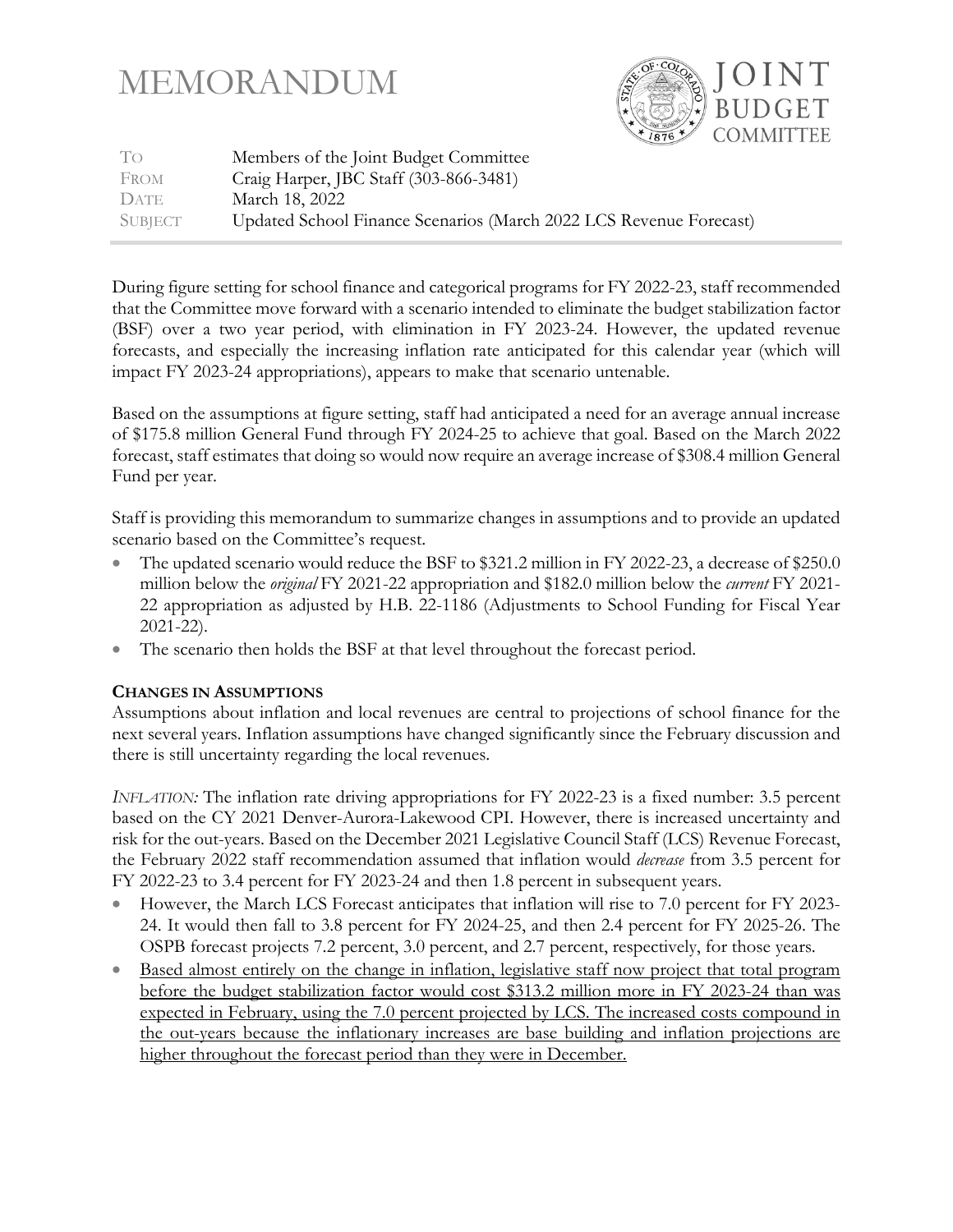JBC STAFF MEMO: UPDATED (MARCH FORECAST) SCHOOL FINANCE SCENARIOS PAGE<sub>2</sub> MARCH 18, 2022

*LOCAL REVENUES:* As discussed during figure setting, an anticipated increase in local revenues in FY 2023-24 is a key component of the sustainability of any significant reduction to or elimination of the BSF. Conversely, reductions in local revenues would threaten the sustainability of any given option, as every decrease in the local share has to be offset with state funds to avoid growth in the BSF.

Legislative Council Staff only forecasts assessed values in December, so the official forecast of local share revenues has not changed. Based on current law, including the sunset of S.B. 21-293 and anticipated growth in assessed values, the December LCS forecast anticipates that the local share will increase by \$473.3 million in FY 2023-24, with another large increase anticipated in FY 2025-26.

During figure setting, staff based the recommendation on a more conservative assumption – cutting the increase in FY 2023-24 in half, with an increase of \$236.6 million in FY 2023-24. Staff is not changing that assumption but does note that there may be additional downside risk to the local share.

• The Title Board approved a set of ballot measures this week that LCS has estimated would reduce revenues below the current law forecast from December by approximately \$360 million in FY 2023-24, \$383 million in FY 2024-25, and \$531 million in FY 2025-26. Those would reduce revenues below staff's "conservative" assumptions.

*OTHER CHANGES:* Staff has also updated the projections based on the March 2022 LCS projections of revenues to the State Education Fund and the State Public School Fund, as well as the inclusion of new cost of living factors certified by LCS. Relative to the assumptions used during figure setting:

- Anticipated total revenues to the State Education Fund increased by approximately \$54.3 million for FY 2021-22 but expectations decreased for FY 2022-23 and FY 2023-24.
- Total Revenues to the State Public School Fund increased by approximately \$10 million per year, driven by increased expectations for federal mineral lease revenues.
- The certification of new cost of living factors increased the cost of total program before the application of the BSF for FY 2022-23 by \$3.1 million (0.04 percent).

# **UPDATED MULTI-YEAR SCENARIO**

Based on the Committee's request for additional modeling, JBC Staff has worked with LCS to develop multi-year projections incorporating the new assumptions outlined above based on two benchmarks for the local share: (1) as anticipated in the December 2021 LCS forecast; and (2) the JBC Staff conservative assumption, with 50.0 percent of the anticipated increase in FY 2023-24, resulting in a lower local share in both FY 2023-24 and FY 2024-25. Each scenario includes the following additional assumptions:

- *BSF:* At the Committee's request, the scenario would reduce the BSF to \$321.2 million in FY 2022-23, a decrease of \$250.0 million below the *original* FY 2021-22 appropriation, and then hold the BSF at that level throughout the forecast period.
- *General Fund Required:* Staff has worked to "smooth out" the annual General Fund increases under each scenario. Beyond reducing and then maintaining the BSF at a lower level, the core goal of staff's analysis is to attempt to stabilize the General Fund increases to avoid dramatic fluctuations in the General Fund required.
- *SEF Balances:* Consistent with the figure setting recommendation, staff has targeted an ending balance of no less than \$150.0 million. The scenarios below would spend the SEF balance down over the forecast period, with the conservative local share scenario requiring more rapid use of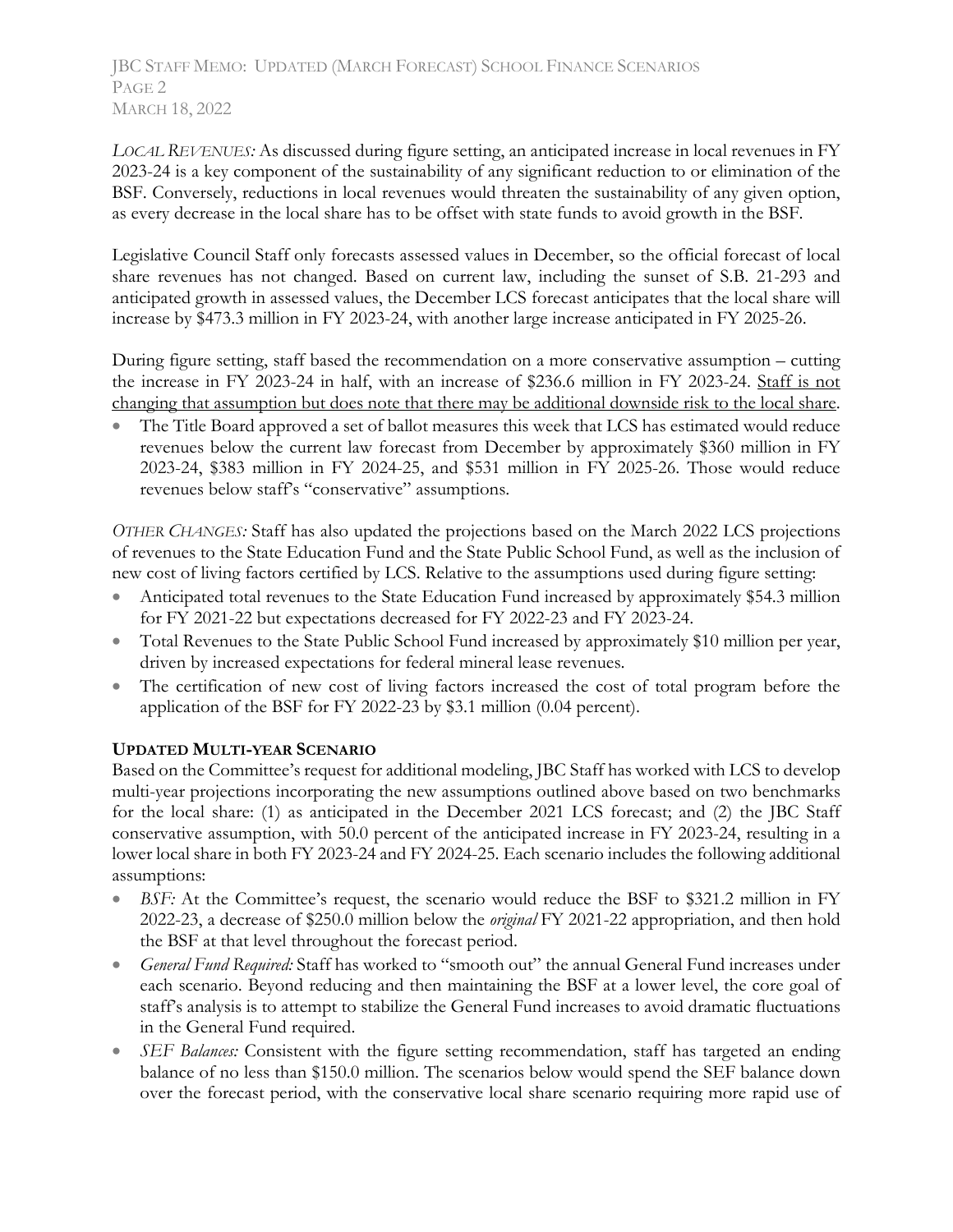the fund. Staff targeted an ending balance of \$150.0 million at the end of FY 2024-25, while trying to make the General Fund increases as consistent as possible.

| TABLE 1 - MARCH 2022 SCHOOL FINANCE FIGURE SETTING UPDATE |                 |                  |                 |                 |  |  |  |  |
|-----------------------------------------------------------|-----------------|------------------|-----------------|-----------------|--|--|--|--|
|                                                           | FY 2021-22      | FY 2022-23       | FY 2023-24      | FY 2024-25      |  |  |  |  |
| Projected Pupil Count                                     | 886,249         | 880,808          | 877,292         | 873,610         |  |  |  |  |
| Total Program Before the BSF                              | \$8,492,431,600 | \$8,741,407,344  | \$9,309,889,004 | \$9,623,108,273 |  |  |  |  |
| Local Share - December 2021 LCS                           | \$3,280,192,851 | \$3,356,661,199  | \$3,829,950,429 | \$3,941,018,991 |  |  |  |  |
| Local Share - Conservative Growth                         | \$3,280,192,851 | \$3,356,661,199  | \$3,593,305,814 | \$3,697,511,683 |  |  |  |  |
| <b>Budget Stabilization Factor</b>                        | (503, 267, 250) | (321, 243, 484)  | (321, 243, 484) | (321, 243, 484) |  |  |  |  |
| Total Program After BSF                                   | \$7,989,164,350 | \$8,420,163,860  | \$8,988,645,520 | \$9,301,864,789 |  |  |  |  |
| Statewide Average Per Pupil                               | \$9,015         | \$9,560          | \$10,246        | \$10,648        |  |  |  |  |
| Local Share - December 2021 LCS                           | \$3,280,192,851 | \$3,356,661,199  | \$3,829,950,429 | \$3,941,018,991 |  |  |  |  |
| State Share of Total Program Funding                      | \$4,708,971,499 | \$5,063,502,661  | \$5,158,695,091 | \$5,360,845,798 |  |  |  |  |
| General Fund                                              | 4,040,848,829   | 4, 161, 264, 207 | 4,293,497,400   | 4,429,211,191   |  |  |  |  |
| <b>State Education Fund</b>                               | 474,824,576     | 789, 307, 591    | 777,101,971     | 838,538,887     |  |  |  |  |
| State Public School Fund                                  | 193,298,094     | 112,930,863      | 88,095,720      | 93,095,720      |  |  |  |  |
| Annual Increase in General Fund                           | \$287,912,910   | \$120,415,378    | \$132,233,193   | \$135,713,791   |  |  |  |  |
| SEF Ending Balance                                        | 820, 840, 935   | 725,000,000      | 500,000,000     | 250,000,000     |  |  |  |  |
| <b>Staff Rec. - Conservative Local Share</b>              | \$3,280,192,851 | \$3,356,661,199  | \$3,593,305,814 | \$3,697,511,683 |  |  |  |  |
| State Share of Total Program Funding                      | \$4,708,971,499 | \$5,063,502,661  | \$5,395,339,706 | \$5,604,353,106 |  |  |  |  |
| General Fund                                              | 4,040,848,829   | 4,235,751,683    | 4,421,374,906   | 4,606,998,131   |  |  |  |  |
| <b>State Education Fund</b>                               | 474,824,576     | 714,820,115      | 885,869,080     | 904,259,255     |  |  |  |  |
| State Public School Fund                                  | 193,298,094     | 112,930,863      | 88,095,720      | 93,095,720      |  |  |  |  |
| Annual Increase in General Fund                           | \$287,912,910   | \$194,902,854    | \$185,623,223   | \$185,623,225   |  |  |  |  |
| SEF Ending Balance                                        | 820, 840, 935   | 799,487,476      | 465,720,368     | 150,000,000     |  |  |  |  |

It is important to note that the two scenarios do not differ in the state share required for FY 2022-23. The local share assumptions diverge in FY 2023-24, and staff's goal is to enable the Committee to plan over the multi-year period without larger spikes in General Fund. Achieving that goal with a reduced local share in FY 2023-24 and FY 2024-25 requires keeping some additional balance in the SEF at the end of FY 2022-23 to allow for larger appropriations in FY 2023-24 and FY 2024-25. If the local share is higher than anticipated in FY 2023-24 then that would reduce pressure on the General Fund and the SEF. However, reducing the local share (through either policy or lower-thananticipated assessed values) would increase pressure.

## **REVISED STAFF RECOMMENDATION – LONG BILL AND SCHOOL FINANCE BILL**

Based on the Committee's requested scenario, staff offers the following recommendations for appropriations for total program funding (summarized below and in Table 2):

- Based on current law, the recommendation for the *Long Bill* would hold the BSF at the current FY 2021-22 dollar amount of \$503,267,250. The School Finance Bill would then provide an additional \$182.0 million in state funds to reduce the BSF to \$321,243,484.
- In alignment with Table 1 above, the recommendation includes a *total* increase of \$194,902,854 General Fund above the FY 2021-22 appropriation.
- The recommendation below assumes that the Committee would approve the entire General Fund increase in the Long Bill and then set a placeholder for \$182.0 million in the SEF. Conversely, the Committee could appropriate a combination of General Fund and SEF in the Long Bill and establish a General Fund placeholder for the amount required in the School Finance Bill.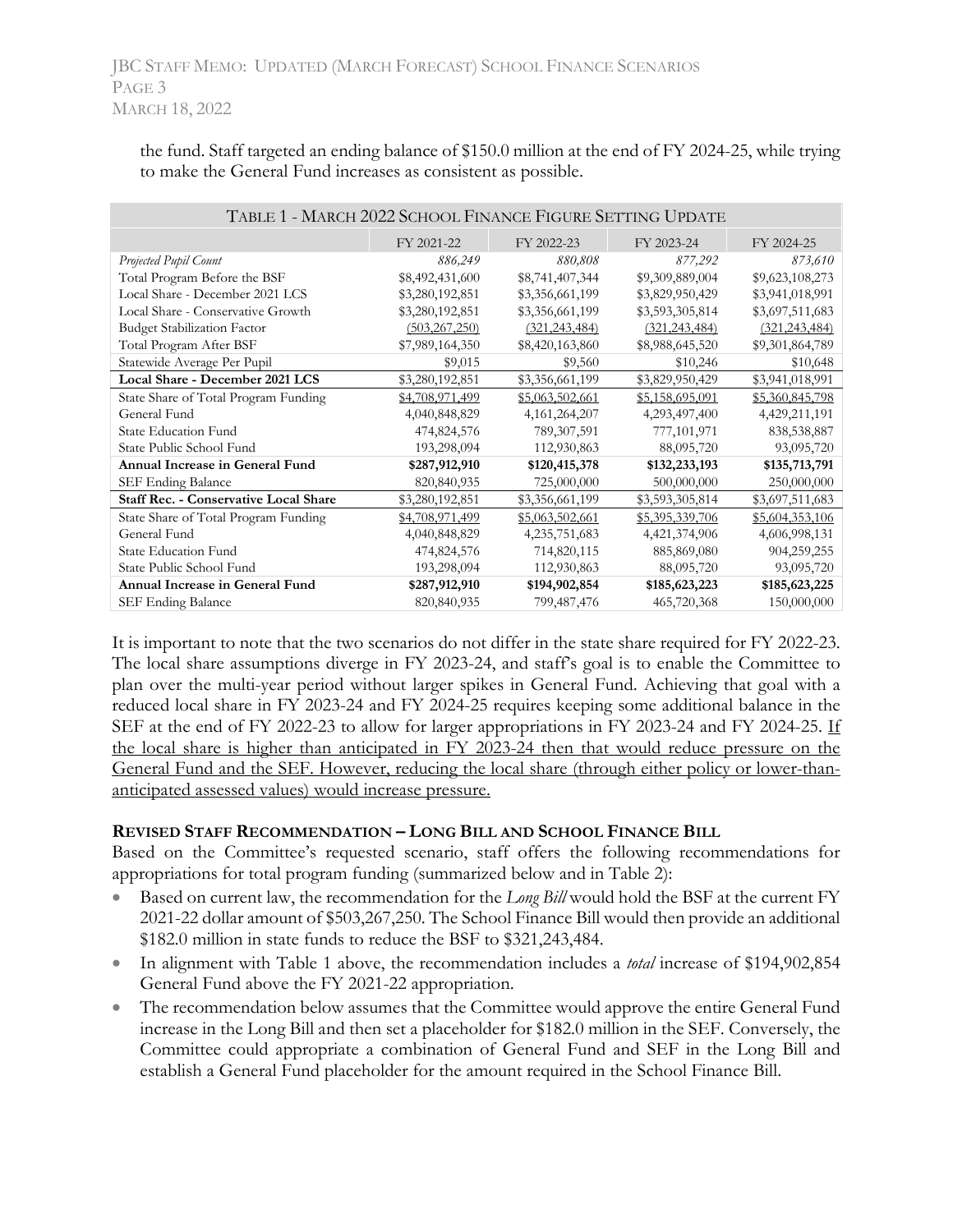The total state share is based on the best available estimates required to reach the BSF targets. However, the Committee could also appropriations between the General Fund and SEF if desired, although spending more from the SEF in FY 2022-23 would reduce the amount available in subsequent years and therefore increase pressure on the General Fund.

| TABLE 2: REVISED STAFF RECOMMENDATION FOR FY 2022-23 TOTAL PROGRAM FUNDING |                                    |                                                             |                                                         |                                                           |                                                                             |  |  |  |
|----------------------------------------------------------------------------|------------------------------------|-------------------------------------------------------------|---------------------------------------------------------|-----------------------------------------------------------|-----------------------------------------------------------------------------|--|--|--|
|                                                                            | FY 2021-22<br><b>APPROPRIATION</b> | <b>GOVERNOR'S</b><br><b>REVISED (JANUARY</b><br>18) REQUEST | MARCH 2022 LONG<br><b>BILL</b><br><b>RECOMMENDATION</b> | <b>MARCH 2022</b><br><b>SCHOOL</b><br><b>FINANCE BILL</b> | <b>CHANGE FROM</b><br><b>GOVERNOR'S</b><br><b>REVISED</b><br><b>REQUEST</b> |  |  |  |
| Funded Pupil Count                                                         | 886,222                            | 880,808                                                     | 880,808                                                 | 880,808                                                   | $\Omega$                                                                    |  |  |  |
| Inflation Rate                                                             | $2.0\%$                            | $3.5\%$                                                     | $3.5\%$                                                 | $3.5\%$                                                   | $0.0\%$                                                                     |  |  |  |
| Statewide Base Per Pupil Funding                                           | \$7,225                            | \$7,478                                                     | \$7,478                                                 | \$7,478                                                   | \$0                                                                         |  |  |  |
| <b>Total Program Funding</b>                                               |                                    |                                                             |                                                         |                                                           |                                                                             |  |  |  |
| Total Program before BSF                                                   | \$8,492,431,600                    | \$8,738,301,732                                             | \$8,741,407,344                                         | \$8,741,407,344                                           | \$3,105,612                                                                 |  |  |  |
| <b>Budget Stabilization Factor</b>                                         | (503, 267, 250)                    | (366, 243, 484)                                             | (503, 267, 250)                                         | (321, 243, 484)                                           | 45,000,000                                                                  |  |  |  |
| <b>Budget Stabilization Factor as Percentage</b>                           | $-5.93\%$                          | $-4.19%$                                                    | $-5.76%$                                                | $-3.67\%$                                                 | $0.52\%$                                                                    |  |  |  |
| Adjusted Total Program                                                     | \$7,989,164,350                    | \$8,372,058,248                                             | \$8,238,140,094                                         | \$8,420,163,860                                           | \$48,105,612                                                                |  |  |  |
| Statewide Average Per Pupil                                                | \$9,015                            | \$9,505                                                     | \$9,353                                                 | \$9,560                                                   | \$55                                                                        |  |  |  |
| <b>Local And State Shares</b>                                              |                                    |                                                             |                                                         |                                                           |                                                                             |  |  |  |
| Local Share                                                                | \$3,280,192,851                    | \$3,356,659,952                                             | \$3,356,661,199                                         | \$3,356,661,199                                           | \$1,247                                                                     |  |  |  |
| Property Tax                                                               | 3,062,155,118                      | 3,132,081,087                                               | 3,132,082,334                                           | 3,132,082,334                                             | 1,247                                                                       |  |  |  |
| Specific Ownership Tax                                                     | 218,037,733                        | 224,578,865                                                 | 224,578,865                                             | 224,578,865                                               |                                                                             |  |  |  |
| <b>State Share</b>                                                         | \$4,708,971,499                    | \$5,015,398,296                                             | \$4,881,478,895                                         | \$5,063,502,661                                           | \$48,104,365                                                                |  |  |  |
| General Fund                                                               | 4,040,848,829                      | 4,040,848,829                                               | 4,235,751,683                                           | 4,235,751,683                                             | 194,902,854                                                                 |  |  |  |
| Cash Funds (SEF)                                                           | 474,824,576                        | 858,891,998                                                 | 532,796,349                                             | 714,820,115                                               | (144, 071, 883)                                                             |  |  |  |
| Cash Funds (SPSF)                                                          | 193,298,094                        | 115,657,468                                                 | 112,930,863                                             | 112,930,863                                               | (2,726,605)                                                                 |  |  |  |
| <b>Annual General Fund Increase</b>                                        | 194,902,854                        | 194,902,854                                                 | 194,902,854                                             |                                                           |                                                                             |  |  |  |
| <b>Statutory Change Required</b>                                           |                                    | Yes                                                         |                                                         | Yes                                                       |                                                                             |  |  |  |

#### TABLE 2: REVISED STAFF RECOMMENDATION FOR FY 2022-23 TOTAL PROGRAM FUNDING

### **POINTS TO CONSIDER – AND INHERENT RISK**

Staff's multi-year scenarios and the specific staff recommendations are built on the assumptions outlined above, with state revenues based on the March 2022 LCS Revenue Forecast and pupil counts and local revenues based on the December forecast. Given the current degree of uncertainty in nearly every major variable, staff has attempted to construct the scenario to mitigate against potential risk, including reducing the local share below the forecast amount. Should conditions improve (e.g., with a lower inflation rate or increased local share), the General Assembly could be in a position to further reduce the BSF in FY 2023-24 when more information will be available to assess the sustainability of those changes.

However, staff also notes that both forecast discussions on March 17 included significant downside risk. With respect to school finance, staff recommends that the Committee specifically consider the following risks:

*Inflation:* Anticipated inflationary increases for FY 2023-24 have increased from 2.0 percent under the December LCS Forecast to 7.0 percent in March. The discussions during the forecast presentations indicated that inflation may continue to rise in the current year, which would increase costs. In addition, both forecasts anticipate that inflation would decrease significantly for FY 2024- 25, to 3.8 percent under the LCS forecast and 3.0 percent under OSPB. Sustained increased inflation would create additional costs.